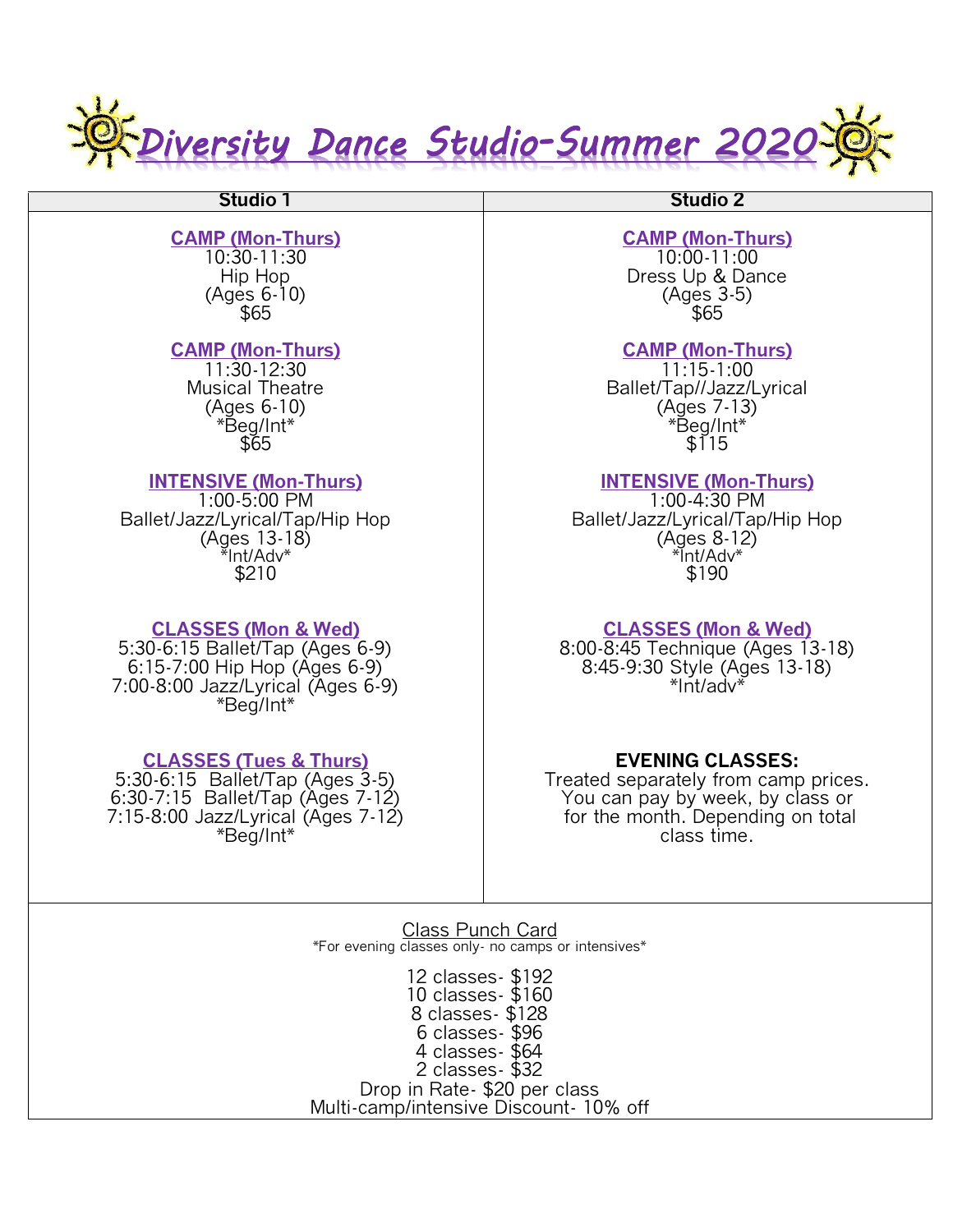The Schedule above pertains to the following Summer Weeks:

**July 6-9 Week 1 July 13-16 Week 2 July 20-23 Week 4 July 27-30 Week 5 August 3-6 Week 6** 

### **COMPANY AUDITIONS**

**Saturday, August 1st** 11:00-11:45 Ages 3-5 12:00-12:45 Ages 6-9

1:00-2:00 Ages 10-12

2:00-3:00 Ages 13-18

\*Dancers will need an audition form upon auditioning. Posted on website\*

## **Company parent meeting**

Saturday, August 29th

9:00-9:45 AM

\*Mandatory meeting for Parents of Company members\*